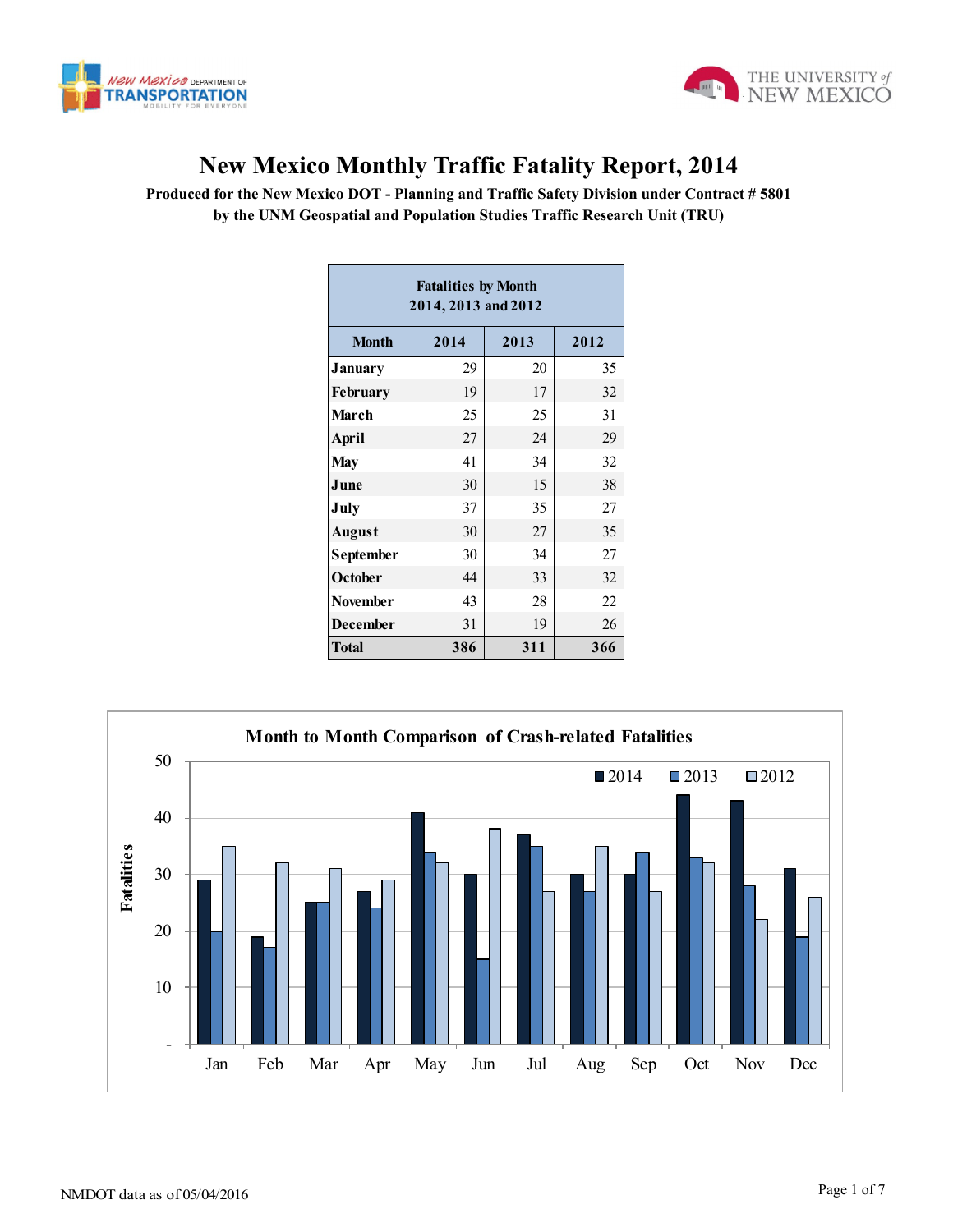



| <b>Fatalities by Vehicle Type, 2014</b> |                  |                         |                          |                                                     |                          |                          |                    |                          |                                                             |                                   |
|-----------------------------------------|------------------|-------------------------|--------------------------|-----------------------------------------------------|--------------------------|--------------------------|--------------------|--------------------------|-------------------------------------------------------------|-----------------------------------|
| <b>Month</b><br>in 2014                 | Cars             | Pickup<br><b>Trucks</b> | Semi<br><b>Trucks</b>    | Vans,<br>SUVs,<br><b>Utility</b><br><b>Vehicles</b> | <b>ATV</b><br>(4W)       | <b>Motorcyclists</b>     | <b>Pedestrians</b> | Pedalcyclists            | <b>Vehicle</b><br><b>Type</b><br><b>Unknown</b><br>or Other | <b>Total</b><br><b>Fatalities</b> |
| <b>January</b>                          | 11               | 3                       | $\overline{\phantom{a}}$ | $\overline{4}$                                      | -                        | 3                        | 8                  | $\blacksquare$           | $\overline{\phantom{0}}$                                    | 29                                |
| February                                | 10               | 5                       | $\mathbf{1}$             | $\overline{\phantom{a}}$                            | $\blacksquare$           | $\overline{\phantom{a}}$ | $\mathfrak{Z}$     | $\overline{\phantom{a}}$ | $\overline{\phantom{a}}$                                    | 19                                |
| <b>March</b>                            | 9                | 5                       | 1                        | 3                                                   | $\blacksquare$           | $\overline{2}$           | 5                  | $\overline{\phantom{a}}$ | $\overline{\phantom{0}}$                                    | 25                                |
| April                                   | 13               | 1                       | $\overline{2}$           | 1                                                   | $\overline{\phantom{a}}$ | 4                        | 6                  | $\overline{\phantom{a}}$ | $\overline{\phantom{a}}$                                    | 27                                |
| <b>May</b>                              | 20               | 4                       | 1                        |                                                     |                          | 6                        | $\overline{7}$     |                          | $\overline{\phantom{0}}$                                    | 41                                |
| June                                    | 10               | $\overline{2}$          | $\overline{2}$           | $\overline{c}$                                      | $\overline{2}$           | $\overline{7}$           | 5                  | $\overline{\phantom{a}}$ | $\overline{\phantom{a}}$                                    | 30                                |
| July                                    | 11               | 5                       | $\overline{2}$           | 6                                                   | $\overline{2}$           | 3                        | 8                  | $\overline{\phantom{a}}$ | $\overline{\phantom{0}}$                                    | 37                                |
| <b>August</b>                           | $\boldsymbol{7}$ | 1                       | $\overline{3}$           | 6                                                   | $\overline{2}$           | 5                        | 6                  | $\overline{\phantom{a}}$ | $\overline{\phantom{a}}$                                    | 30                                |
| <b>September</b>                        | 6                | $\overline{7}$          | $\overline{2}$           | 3                                                   | $\overline{\phantom{a}}$ | 6                        | 4                  | $\overline{2}$           | -                                                           | 30                                |
| October                                 | 23               | 9                       | $\overline{2}$           | $\overline{2}$                                      | $\mathbf{1}$             | 4                        | $\overline{2}$     | 1                        | $\blacksquare$                                              | 44                                |
| November                                | 16               | 6                       | $\overline{2}$           | 4                                                   |                          | 3                        | 11                 | $\overline{\phantom{a}}$ | -                                                           | 43                                |
| <b>December</b>                         | 14               | 4                       | $\overline{3}$           | $\mathbf{1}$                                        | $\blacksquare$           |                          | 9                  | $\overline{\phantom{a}}$ | $\blacksquare$                                              | 31                                |
| <b>Total</b>                            | 150              | 52                      | 21                       | 33                                                  | 9                        | 43                       | 74                 | $\overline{\mathbf{4}}$  | -                                                           | 386                               |

Г

| Fatalities by Alcohol Involvement <sup>1</sup> , 2014 |                                   |                                 |                                  |                                   |  |  |  |  |  |  |
|-------------------------------------------------------|-----------------------------------|---------------------------------|----------------------------------|-----------------------------------|--|--|--|--|--|--|
| <b>Month</b><br>in 2014                               | Alcohol-<br>involved <sup>1</sup> | <b>Not Alcohol-</b><br>involved | <b>Alcohol</b><br><b>Unknown</b> | <b>Total</b><br><b>Fatalities</b> |  |  |  |  |  |  |
| <b>January</b>                                        | 10                                | 19                              |                                  | 29                                |  |  |  |  |  |  |
| February                                              | 8                                 | 11                              |                                  | 19                                |  |  |  |  |  |  |
| <b>March</b>                                          | 13                                | 12                              |                                  | 25                                |  |  |  |  |  |  |
| <b>April</b>                                          | 10                                | 17                              |                                  | 27                                |  |  |  |  |  |  |
| <b>May</b>                                            | 17                                | 24                              |                                  | 41                                |  |  |  |  |  |  |
| June                                                  | 13                                | 17                              |                                  | 30                                |  |  |  |  |  |  |
| July                                                  | 23                                | 14                              |                                  | 37                                |  |  |  |  |  |  |
| <b>August</b>                                         | 8                                 | 22                              |                                  | 30                                |  |  |  |  |  |  |
| September                                             | 16                                | 14                              |                                  | 30                                |  |  |  |  |  |  |
| October                                               | 22                                | 22                              |                                  | 44                                |  |  |  |  |  |  |
| <b>November</b>                                       | 19                                | 24                              |                                  | 43                                |  |  |  |  |  |  |
| <b>December</b>                                       | 11                                | 20                              |                                  | 31                                |  |  |  |  |  |  |
| <b>Total</b>                                          | 170                               | 216                             |                                  | 386                               |  |  |  |  |  |  |

| Alcohol-involved <sup>1</sup> Fatalities by Month |      |        |      |  |  |  |  |  |  |
|---------------------------------------------------|------|--------|------|--|--|--|--|--|--|
| <b>Month</b>                                      | 2014 | 2013   | 2012 |  |  |  |  |  |  |
| <b>January</b>                                    | 10   | 9      | 18   |  |  |  |  |  |  |
| February                                          | 8    | $\tau$ | 13   |  |  |  |  |  |  |
| March                                             | 13   | 14     | 21   |  |  |  |  |  |  |
| <b>April</b>                                      | 10   | 11     | 11   |  |  |  |  |  |  |
| <b>May</b>                                        | 17   | 17     | 14   |  |  |  |  |  |  |
| June                                              | 13   | 5      | 16   |  |  |  |  |  |  |
| July                                              | 23   | 15     | 9    |  |  |  |  |  |  |
| <b>August</b>                                     | 8    | 10     | 12   |  |  |  |  |  |  |
| September                                         | 16   | 15     | 11   |  |  |  |  |  |  |
| October                                           | 22   | 15     | 11   |  |  |  |  |  |  |
| <b>November</b>                                   | 19   | 10     | 5    |  |  |  |  |  |  |
| <b>December</b>                                   | 11   | 5      | 12   |  |  |  |  |  |  |
| <b>Total</b>                                      | 170  | 133    | 153  |  |  |  |  |  |  |

<sup>1</sup> All fatalities in alcohol-involved crashes.

<sup>1</sup> All fatalities in alcohol-involved crashes.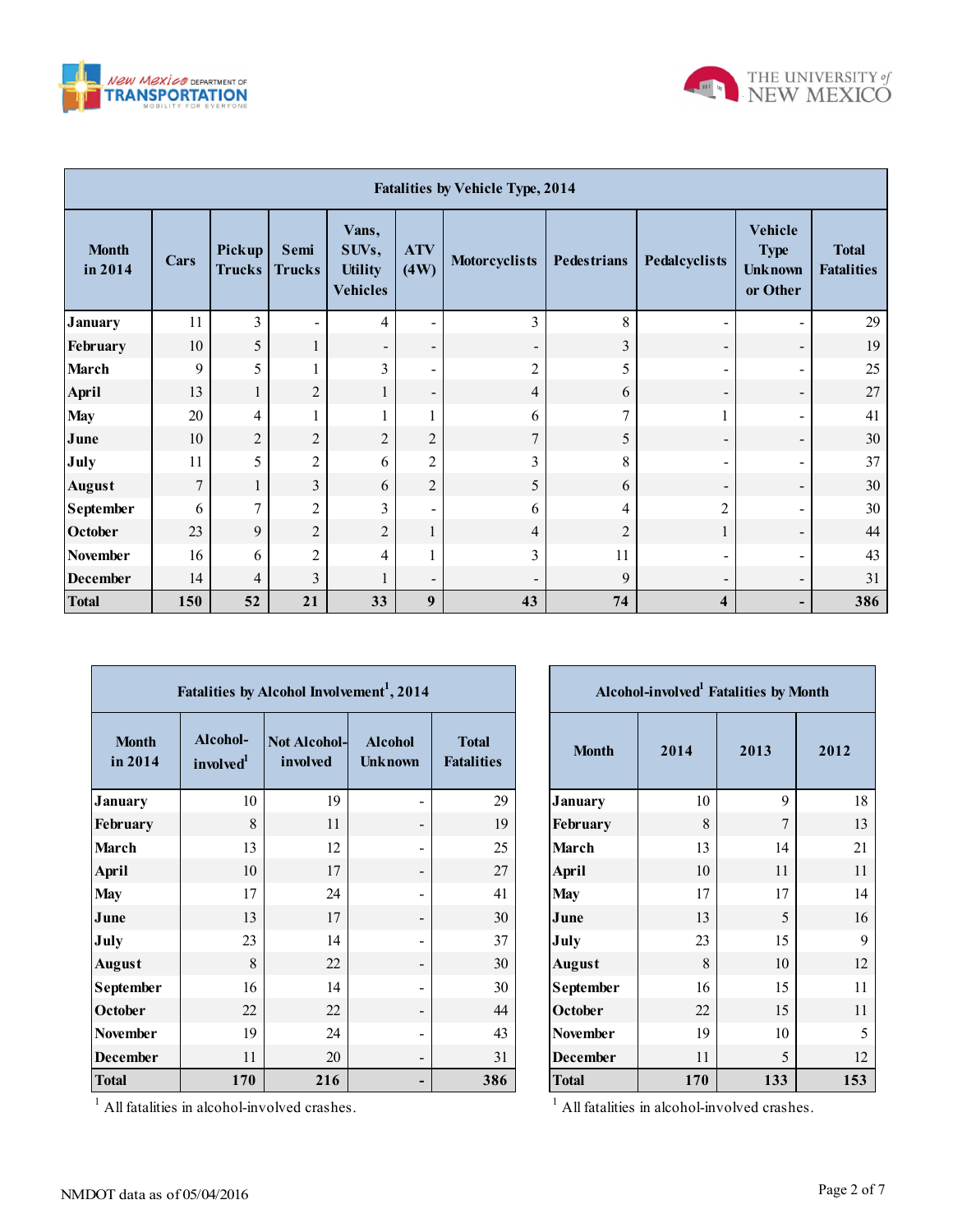



| <b>Fatalities Under 21,</b><br>2014 |                                        |  |  |  |  |  |
|-------------------------------------|----------------------------------------|--|--|--|--|--|
| Age                                 | <b>Fatalities</b>                      |  |  |  |  |  |
| $\mathbf{1}$                        | 1                                      |  |  |  |  |  |
| $\overline{c}$                      | $\mathbf{1}$                           |  |  |  |  |  |
| $\overline{\mathbf{3}}$             | $\mathbf{1}$                           |  |  |  |  |  |
| $\overline{4}$                      | $\mathbf{1}$                           |  |  |  |  |  |
| 5                                   | $\mathbf{1}$                           |  |  |  |  |  |
| 6                                   |                                        |  |  |  |  |  |
| $\overline{7}$                      | $\begin{array}{c} 2 \\ -2 \end{array}$ |  |  |  |  |  |
| 8                                   |                                        |  |  |  |  |  |
| 9                                   |                                        |  |  |  |  |  |
| 10                                  |                                        |  |  |  |  |  |
| 11                                  | $\mathbf{1}$                           |  |  |  |  |  |
| 12                                  | $\mathbf{1}$                           |  |  |  |  |  |
| 13                                  | $\mathbf{1}$                           |  |  |  |  |  |
| 14                                  | $\mathbf{1}$                           |  |  |  |  |  |
| 15                                  |                                        |  |  |  |  |  |
| 16                                  | $\mathbf{1}$                           |  |  |  |  |  |
| 17                                  | 9                                      |  |  |  |  |  |
| 18                                  | 6                                      |  |  |  |  |  |
| 19                                  | 11                                     |  |  |  |  |  |
| 20                                  | 14                                     |  |  |  |  |  |
| <b>Total</b>                        | 54                                     |  |  |  |  |  |

|                         |                                   | Alcohol-involved Fatalities, 2014 |                                              |                                        |                                                   |  |  |  |  |
|-------------------------|-----------------------------------|-----------------------------------|----------------------------------------------|----------------------------------------|---------------------------------------------------|--|--|--|--|
| <b>Month</b><br>in 2014 | <b>Total</b><br><b>Fatalities</b> | Motorcyclist<br><b>Fatalities</b> | Percent<br>Motorcyclist<br><b>Fatalities</b> | <b>Pedestrian</b><br><b>Fatalities</b> | Percent<br><b>Pedestrian</b><br><b>Fatalities</b> |  |  |  |  |
| <b>January</b>          | 29                                | $\overline{2}$                    | $6.9\%$                                      |                                        | 3.4%                                              |  |  |  |  |
| <b>February</b>         | 19                                |                                   | $0.0\%$                                      | 1                                      | 5.3%                                              |  |  |  |  |
| <b>March</b>            | 25                                | 1                                 | 4.0%                                         | $\mathcal{E}$                          | 12.0%                                             |  |  |  |  |
| April                   | 27                                | $\overline{2}$                    | $7.4\%$                                      | $\overline{2}$                         | 7.4%                                              |  |  |  |  |
| <b>May</b>              | 41                                | $\overline{4}$                    | 9.8%                                         | $\overline{4}$                         | 9.8%                                              |  |  |  |  |
| June                    | 30                                | $\overline{2}$                    | 6.7%                                         | $\overline{4}$                         | 13.3%                                             |  |  |  |  |
| July                    | 37                                | 3                                 | 8.1%                                         | $\tau$                                 | 18.9%                                             |  |  |  |  |
| <b>August</b>           | 30                                | $\overline{2}$                    | 6.7%                                         | 3                                      | $10.0\%$                                          |  |  |  |  |
| <b>September</b>        | 30                                | 3                                 | $10.0\%$                                     | 3                                      | $10.0\%$                                          |  |  |  |  |
| October                 | 44                                | $\overline{2}$                    | 4.5%                                         |                                        | 2.3%                                              |  |  |  |  |
| <b>November</b>         | 43                                | $\overline{2}$                    | 4.7%                                         | 7                                      | 16.3%                                             |  |  |  |  |
| <b>December</b>         | 31                                |                                   | $0.0\%$                                      | 6                                      | 19.4%                                             |  |  |  |  |
| <b>Total</b>            | 386                               | 23                                | $6.0\%$                                      | 42                                     | 10.9%                                             |  |  |  |  |

<sup>1</sup> All fatalities in alcohol-involved crashes.

п

| Alcohol-involved <sup>1</sup> Fatalities, 2014 |     |         |  |  |  |  |  |  |
|------------------------------------------------|-----|---------|--|--|--|--|--|--|
| Alcohol-involved                               | 170 | 44.0%   |  |  |  |  |  |  |
| Not Alcohol-involved                           | 216 | 56.0%   |  |  |  |  |  |  |
| Alcohol Unknown                                | 0   | $0.0\%$ |  |  |  |  |  |  |
| <b>Total</b>                                   | 386 | 100.0%  |  |  |  |  |  |  |

<sup>1</sup> All fatalities in alcohol-involved crashes.

| Fatalities by Vehicle <sup>1</sup> Occupant Seat Belt Usage,<br>2014 |     |     |         |              |  |  |  |
|----------------------------------------------------------------------|-----|-----|---------|--------------|--|--|--|
| <b>Restraint</b>                                                     | Yes | No  | Unknown | <b>Total</b> |  |  |  |
| Seat Belt                                                            | 83  | 151 |         | 235          |  |  |  |

<sup>1</sup> Total vehicle occupant fatalities. Excludes motorcyclist, 4W/ATV, semi truck, pedestrian and pedalcyclist fatalities.

| <b>Fatalities by Residency and Location, 2014</b> |                                      |                     |                             |              |  |  |  |  |  |
|---------------------------------------------------|--------------------------------------|---------------------|-----------------------------|--------------|--|--|--|--|--|
| Location                                          | <b>New Mexico</b><br><b>Resident</b> | <b>Non-Resident</b> | <b>Unknown</b><br>Residency | <b>Total</b> |  |  |  |  |  |
| Rural                                             | 164                                  | 63                  | 4                           | 231          |  |  |  |  |  |
| Urban                                             | 146                                  | 7                   | 2                           | 155          |  |  |  |  |  |
| Unknown                                           |                                      | -                   | -                           |              |  |  |  |  |  |
| <b>Total</b>                                      | 310                                  | 70                  | 6                           | 386          |  |  |  |  |  |

| Motorcyclist/4W Helmet Usage,<br>2014 |                   |  |  |  |  |  |
|---------------------------------------|-------------------|--|--|--|--|--|
| <b>Helmet Usage</b>                   | <b>Fatalities</b> |  |  |  |  |  |
| Yes                                   | 8                 |  |  |  |  |  |
| Nο                                    | 44                |  |  |  |  |  |
| Unknown                               |                   |  |  |  |  |  |
| Total                                 | 52                |  |  |  |  |  |

| Senior (65+) Fatalities |                   |  |  |  |  |  |
|-------------------------|-------------------|--|--|--|--|--|
| Year                    | <b>Fatalities</b> |  |  |  |  |  |
| 2014                    | 37                |  |  |  |  |  |
| 2013                    | 42                |  |  |  |  |  |
| 2012                    |                   |  |  |  |  |  |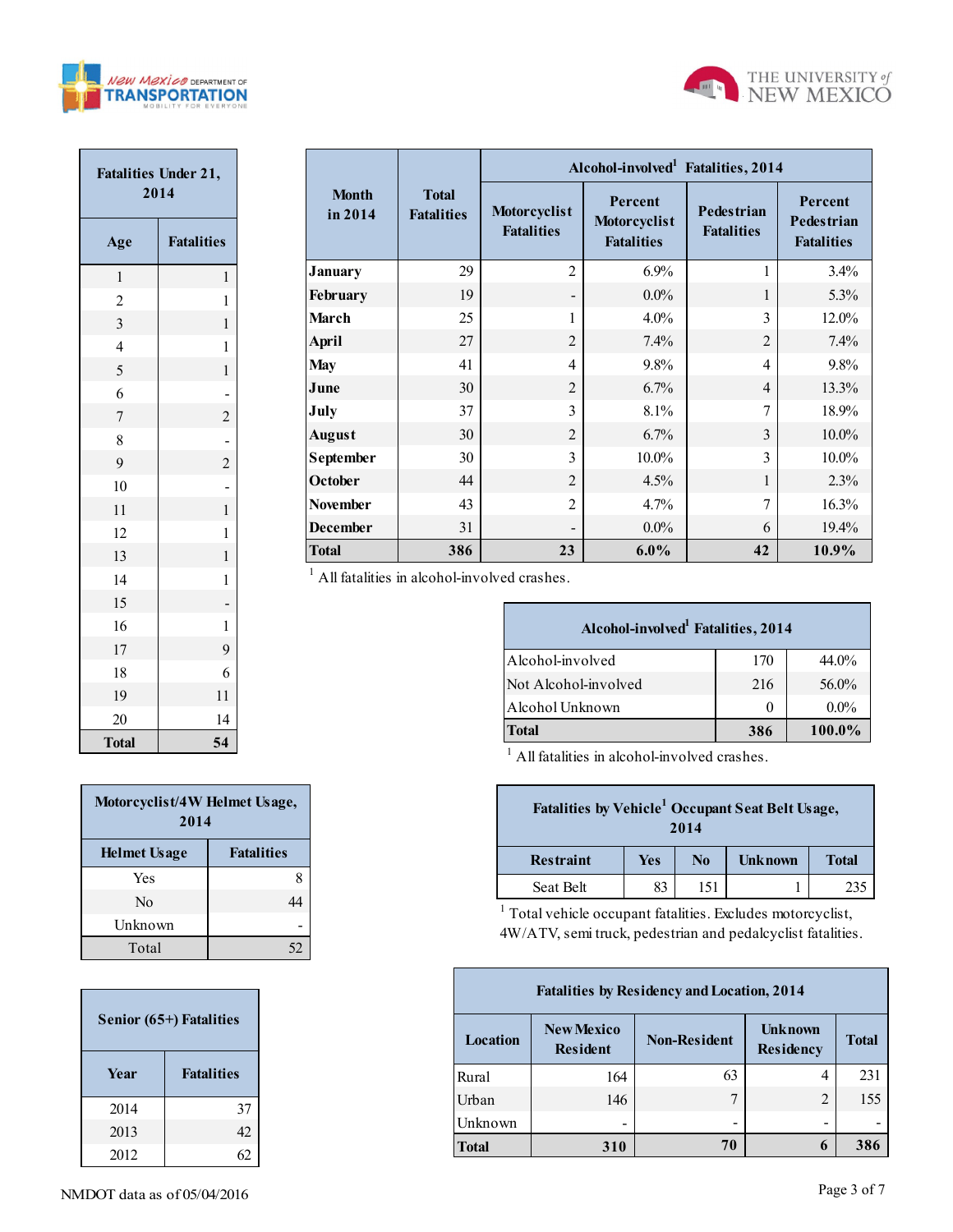



|                 | Month to Month Comparison of Fatalities by Alcohol Involvement, 2014, 2013 and 2012 |                        |                          |     |                |                                               |                          |     |                               |                        |                          |     |
|-----------------|-------------------------------------------------------------------------------------|------------------------|--------------------------|-----|----------------|-----------------------------------------------|--------------------------|-----|-------------------------------|------------------------|--------------------------|-----|
|                 |                                                                                     | <b>2014 Fatalities</b> |                          |     |                | <b>2013 Fatalities</b>                        |                          |     |                               | <b>2012 Fatalities</b> |                          |     |
| <b>Month</b>    | Alcohol-involved <sup>1</sup>                                                       |                        | <b>Total</b>             |     |                | Alcohol-involved <sup>1</sup><br><b>Total</b> |                          |     | Alcohol-involved <sup>1</sup> |                        | <b>Total</b>             |     |
|                 | <b>Yes</b>                                                                          | N <sub>0</sub>         | Unk                      |     | <b>Yes</b>     | N <sub>0</sub>                                | Unk                      |     | <b>Yes</b>                    | N <sub>0</sub>         | Unk                      |     |
| <b>January</b>  | 10                                                                                  | 19                     |                          | 29  | 9              | 11                                            | ÷.                       | 20  | 18                            | 17                     | $\blacksquare$           | 35  |
| February        | 8                                                                                   | 11                     | $\overline{\phantom{a}}$ | 19  | $\overline{7}$ | 10                                            | $\overline{\phantom{a}}$ | 17  | 13                            | 19                     | $\overline{\phantom{a}}$ | 32  |
| March           | 13                                                                                  | 12                     | Ξ.                       | 25  | 14             | 11                                            | $\blacksquare$           | 25  | 21                            | 10                     | $\overline{\phantom{a}}$ | 31  |
| <b>April</b>    | 10                                                                                  | 17                     | $\overline{\phantom{0}}$ | 27  | 11             | 13                                            | $\overline{\phantom{a}}$ | 24  | 11                            | 18                     | $\overline{\phantom{a}}$ | 29  |
| <b>May</b>      | 17                                                                                  | 24                     | Ξ.                       | 41  | 17             | 17                                            | $\blacksquare$           | 34  | 14                            | 18                     | $\blacksquare$           | 32  |
| June            | 13                                                                                  | 17                     | $\overline{\phantom{0}}$ | 30  | 5              | 10                                            | $\overline{\phantom{a}}$ | 15  | 16                            | 22                     | $\overline{\phantom{a}}$ | 38  |
| July            | 23                                                                                  | 14                     | $\overline{\phantom{0}}$ | 37  | 15             | 20                                            | $\blacksquare$           | 35  | 9                             | 18                     | $\blacksquare$           | 27  |
| <b>August</b>   | 8                                                                                   | 22                     | $\overline{\phantom{0}}$ | 30  | 10             | 17                                            | $\overline{\phantom{a}}$ | 27  | 12                            | 23                     | $\overline{\phantom{a}}$ | 35  |
| September       | 16                                                                                  | 14                     | $\overline{\phantom{0}}$ | 30  | 15             | 19                                            | $\blacksquare$           | 34  | 11                            | 16                     | $\blacksquare$           | 27  |
| <b>October</b>  | 22                                                                                  | 22                     | $\overline{\phantom{0}}$ | 44  | 15             | 18                                            | $\overline{\phantom{a}}$ | 33  | 11                            | 21                     | $\overline{\phantom{a}}$ | 32  |
| <b>November</b> | 19                                                                                  | 24                     | $\overline{\phantom{0}}$ | 43  | 10             | 18                                            | $\blacksquare$           | 28  | 5                             | 17                     | $\blacksquare$           | 22  |
| <b>December</b> | 11                                                                                  | 20                     | $\overline{\phantom{a}}$ | 31  | 5              | 14                                            | $\overline{\phantom{a}}$ | 19  | 12                            | 14                     | $\overline{\phantom{a}}$ | 26  |
| <b>Total</b>    | 170                                                                                 | 216                    | -                        | 386 | 133            | 178                                           | -                        | 311 | 153                           | 213                    | $\overline{\phantom{a}}$ | 366 |

<sup>1</sup> Identifies whether the fatality resulted from an alcohol-involved crash.

| Month to Month Comparison of Fatalities by Seat Belt Usage, 2014, 2013 and 2012 |                                                                                                              |                        |                          |                    |                |                        |                          |                    |                 |                        |                          |                    |
|---------------------------------------------------------------------------------|--------------------------------------------------------------------------------------------------------------|------------------------|--------------------------|--------------------|----------------|------------------------|--------------------------|--------------------|-----------------|------------------------|--------------------------|--------------------|
| <b>Month</b>                                                                    |                                                                                                              | 2014 Fatalities        |                          |                    |                | 2013 Fatalities        |                          |                    | 2012 Fatalities |                        |                          |                    |
|                                                                                 |                                                                                                              | Seat Belt <sup>1</sup> |                          | Total <sup>2</sup> |                | Seat Belt <sup>1</sup> |                          | Total <sup>2</sup> |                 | Seat Belt <sup>1</sup> |                          | Total <sup>2</sup> |
|                                                                                 | <b>Yes</b>                                                                                                   | N <sub>0</sub>         | Unk                      |                    | <b>Yes</b>     | N <sub>0</sub>         | <b>Unk</b>               |                    | <b>Yes</b>      | N <sub>0</sub>         | Unk                      |                    |
| <b>January</b>                                                                  | 8                                                                                                            | 10                     |                          | 18                 | 2              | 8                      | $\overline{\phantom{a}}$ | 10                 | 8               | 18                     | $\blacksquare$           | 26                 |
| February                                                                        | 6                                                                                                            | 9                      | $\overline{\phantom{a}}$ | 15                 | $\overline{3}$ | $\overline{7}$         | $\overline{\phantom{a}}$ | 10                 | 7               | 11                     | $\overline{\phantom{a}}$ | 18                 |
| March                                                                           | 4                                                                                                            | 13                     | $\overline{\phantom{0}}$ | 17                 | $\overline{7}$ | 8                      | $\overline{c}$           | 17                 | 8               | 11                     | $\overline{\phantom{a}}$ | 19                 |
| April                                                                           | $\overline{c}$                                                                                               | 13                     | $\overline{\phantom{a}}$ | 15                 | 6              | 14                     | $\overline{\phantom{a}}$ | 20                 | 9               | 10                     | $\overline{\phantom{a}}$ | 19                 |
| <b>May</b>                                                                      | 8                                                                                                            | 17                     | -                        | 25                 | 10             | 8                      | $\overline{\phantom{a}}$ | 18                 | $\overline{2}$  | 16                     | $\blacksquare$           | 18                 |
| June                                                                            | $\overline{4}$                                                                                               | 10                     | $\overline{\phantom{a}}$ | 14                 | 1              | 8                      | $\overline{\phantom{a}}$ | 9                  | 10              | 14                     | $\overline{\phantom{a}}$ | 24                 |
| July                                                                            | 10                                                                                                           | 12                     | -                        | 22                 | 6              | 15                     | $\blacksquare$           | 21                 | 7               | $\overline{7}$         | $\blacksquare$           | 14                 |
| <b>August</b>                                                                   | 6                                                                                                            | 8                      | $\overline{\phantom{a}}$ | 14                 | $\overline{3}$ | 13                     | $\overline{\phantom{a}}$ | 16                 | 5               | 15                     | $\overline{\phantom{a}}$ | 20                 |
| <b>September</b>                                                                | 6                                                                                                            | 10                     | -                        | 16                 | 3              | 19                     | $\blacksquare$           | 22                 | 5               | $\overline{7}$         | $\overline{\phantom{a}}$ | 12                 |
| <b>October</b>                                                                  | 14                                                                                                           | 20                     | $\overline{\phantom{a}}$ | 34                 | 12             | 6                      | $\overline{\phantom{a}}$ | 18                 | 9               | 11                     | $\overline{\phantom{a}}$ | 20                 |
| <b>November</b>                                                                 | 7                                                                                                            | 19                     |                          | 26                 | 7              | 13                     | $\blacksquare$           | 20                 | 8               | 9                      | $\blacksquare$           | 17                 |
| <b>December</b>                                                                 | 8                                                                                                            | 10                     |                          | 19                 |                | 11                     | $\overline{\phantom{a}}$ | 11                 | 4               | 9                      | $\overline{\phantom{a}}$ | 13                 |
| <b>Total</b>                                                                    | 83                                                                                                           | 151                    | 1                        | 235                | 60             | 130                    | $\overline{2}$           | 192                | 82              | 138                    | ٠                        | 220                |
|                                                                                 | Identifies whether a vehicle occupant was belted (Yes), unbelted (No), or belt usage was not reported (Unk). |                        |                          |                    |                |                        |                          |                    |                 |                        |                          |                    |

<sup>2</sup> Total vehicle occupant fatalities. Excludes motorcyclist,  $4W/ATV$ , semi truck, pedestrian and pedalcyclist fatalities.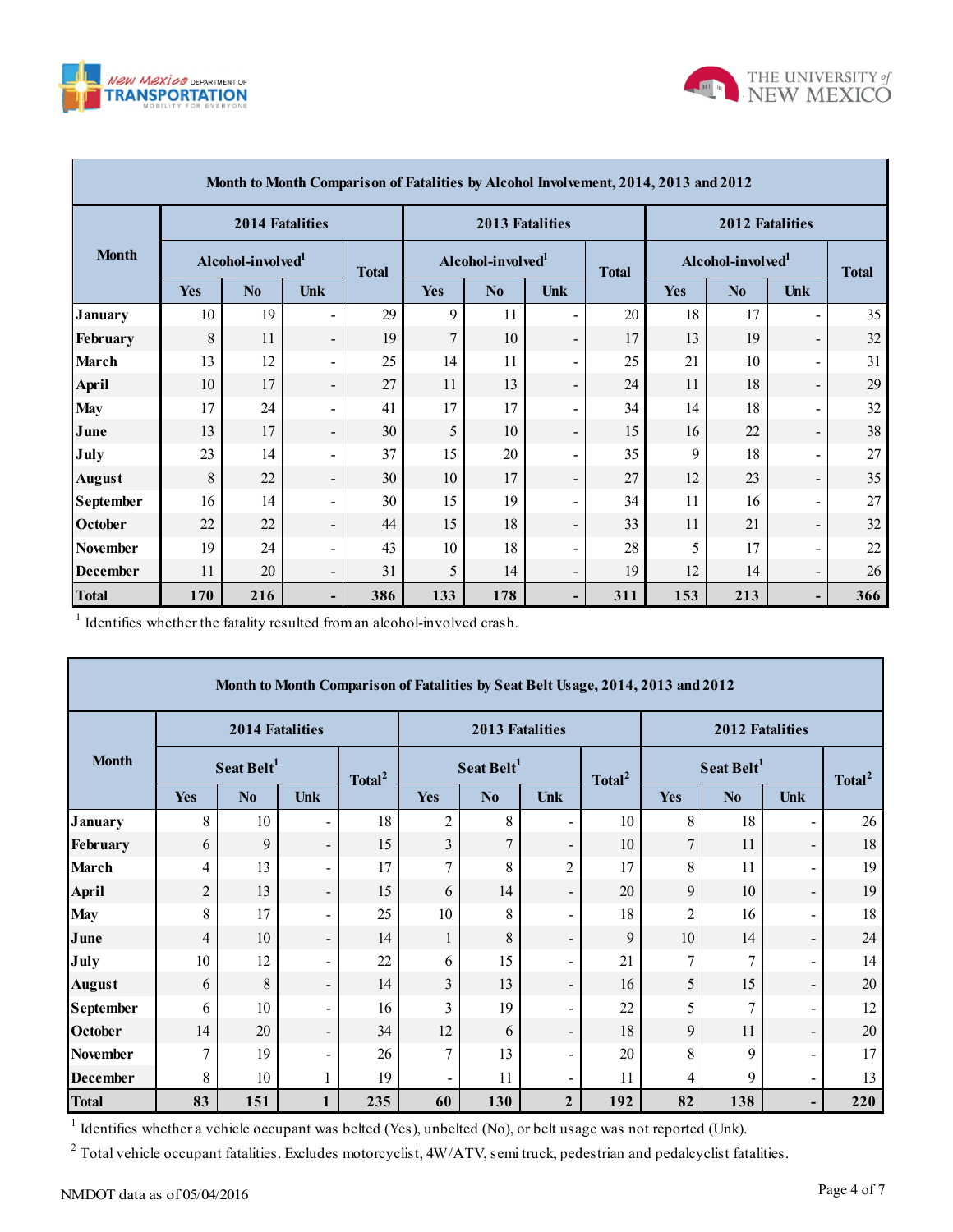



| <b>Fatalities by County and Month, 2014</b> |                              |                          |                              |                              |                              |                          |                              |                          |                          |                          |                          |                              |                         |                         |
|---------------------------------------------|------------------------------|--------------------------|------------------------------|------------------------------|------------------------------|--------------------------|------------------------------|--------------------------|--------------------------|--------------------------|--------------------------|------------------------------|-------------------------|-------------------------|
| <b>County</b>                               | Jan.                         | Feb.                     | Mar.                         | Apr.                         | <b>May</b>                   | Jun.                     | Jul.                         | Aug.                     | Sep.                     | Oct.                     | Nov.                     | Dec.                         | 2014<br><b>Total</b>    | 2013<br><b>Total</b>    |
| Bernalillo                                  | $\overline{4}$               | $\mathbf{1}$             | 6                            | 4                            | $\overline{7}$               | 6                        | $\,8\,$                      | $\tau$                   | $\overline{4}$           | $\boldsymbol{7}$         | 10                       | 5                            | 69                      | 50                      |
| Catron                                      | $\overline{\phantom{0}}$     | T,                       | $\overline{\phantom{a}}$     | -                            | $\mathbf{1}$                 | $\overline{\phantom{a}}$ | $\overline{\phantom{0}}$     | $\overline{\phantom{a}}$ | $\overline{\phantom{a}}$ | $\overline{\phantom{0}}$ | $\overline{\phantom{a}}$ | $\overline{\phantom{0}}$     | $\mathbf{1}$            | 6                       |
| Chaves                                      | $\blacksquare$               | $\blacksquare$           | $\overline{c}$               | $\overline{\phantom{0}}$     | $\overline{\phantom{0}}$     | 1                        | $\overline{\phantom{0}}$     | $\blacksquare$           | $\mathbf{1}$             | $\overline{\phantom{0}}$ | $\blacksquare$           | $\overline{\mathbf{3}}$      | $\overline{\mathbf{7}}$ | 9                       |
| Cibola                                      | $\overline{\phantom{a}}$     | $\frac{1}{\sqrt{2}}$     | $\overline{\phantom{0}}$     | -                            | $\mathbf{1}$                 | $\overline{\phantom{a}}$ | $\mathbf{1}$                 | $\overline{3}$           | $\mathbf{1}$             | $\frac{1}{2}$            | $\mathbf{1}$             | $\qquad \qquad \blacksquare$ | $\overline{7}$          | 16                      |
| Colfax                                      | $\mathbf{1}$                 | $\blacksquare$           | $\blacksquare$               | $\mathbf{1}$                 | $\overline{2}$               | $\mathbf{1}$             |                              | $\mathbf{1}$             | $\mathbf{1}$             |                          |                          | $\qquad \qquad \blacksquare$ | $\overline{7}$          | 6                       |
| Curry                                       | $\overline{\phantom{a}}$     | ÷                        | $\overline{\phantom{0}}$     | $\overline{\phantom{0}}$     | $\qquad \qquad \blacksquare$ | $\overline{\phantom{0}}$ | $\,1$                        | $\overline{\phantom{a}}$ | $\mathbf{1}$             | $\,1$                    | $\mathbf{1}$             | $\overline{\phantom{a}}$     | $\overline{\mathbf{4}}$ | $\overline{\mathbf{4}}$ |
| De Baca                                     | $\overline{\phantom{a}}$     | $\blacksquare$           | $\overline{\phantom{0}}$     | $\overline{\phantom{0}}$     | $\overline{\phantom{a}}$     | $\overline{\phantom{a}}$ |                              | $\overline{\phantom{a}}$ | $\overline{\phantom{a}}$ |                          |                          | $\overline{\phantom{a}}$     |                         | $\boldsymbol{2}$        |
| Doña Ana                                    | $\qquad \qquad \blacksquare$ | $\,1$                    | $\mathbf{1}$                 | $\overline{\mathbf{3}}$      | $\qquad \qquad \blacksquare$ | $\mathbf{1}$             | $\overline{\phantom{0}}$     | $\overline{3}$           | $\mathbf{1}$             | 6                        | $\mathbf{1}$             | $\overline{c}$               | 19                      | 14                      |
| Eddy                                        | $\overline{2}$               | $\mathbf{1}$             | 1                            | 6                            | $\overline{c}$               | $\overline{\phantom{a}}$ | $\overline{\phantom{0}}$     | $\overline{a}$           | $\overline{\phantom{a}}$ | $\overline{\mathcal{L}}$ |                          | $\overline{\phantom{a}}$     | 16                      | 15                      |
| Grant                                       | $\mathbf{1}$                 | $\frac{1}{\sqrt{2}}$     | $\mathbf{1}$                 | $\overline{\phantom{0}}$     | $\qquad \qquad \blacksquare$ | $\overline{\phantom{a}}$ | $\overline{\phantom{0}}$     | $\overline{\phantom{a}}$ | $\overline{\phantom{a}}$ | -                        | $\overline{\phantom{0}}$ | Ξ                            | $\mathbf{2}$            | $\overline{\mathbf{5}}$ |
| Guadalupe                                   | $\overline{c}$               | $\mathbf{1}$             | $\overline{c}$               | $\blacksquare$               | $\overline{\phantom{a}}$     | $\overline{\phantom{a}}$ | $\mathbf{1}$                 | $\overline{\phantom{a}}$ | $\mathbf{1}$             |                          | $\blacksquare$           | $\blacksquare$               | 7                       | 6                       |
| Harding                                     | $\qquad \qquad \blacksquare$ | ÷                        | $\overline{\phantom{0}}$     | $\mathbf{1}$                 | $\qquad \qquad \blacksquare$ | $\overline{\phantom{a}}$ | $\qquad \qquad \blacksquare$ | $\overline{\phantom{a}}$ | $\mathbf{1}$             | -                        | -                        | $\overline{\phantom{a}}$     | $\mathbf{2}$            | $\mathbf{1}$            |
| Hidalgo                                     | $\overline{2}$               | $\blacksquare$           | $\overline{\phantom{0}}$     | ÷,                           | $\sqrt{ }$                   | $\overline{\phantom{a}}$ | $\overline{\phantom{0}}$     | $\overline{\phantom{a}}$ | $\overline{\phantom{a}}$ | $\overline{\phantom{0}}$ |                          | $\overline{\phantom{a}}$     | 9                       | 1                       |
| Lea                                         | $\mathbf{1}$                 | $\overline{c}$           | $\overline{c}$               | $\mathbf{1}$                 | $\overline{c}$               | $\overline{c}$           | $\overline{\mathbf{3}}$      | $\overline{3}$           | $\overline{\mathbf{3}}$  | $\overline{7}$           | $\mathbf{1}$             | $\overline{4}$               | 31                      | 12                      |
| Lincoln                                     |                              | $\blacksquare$           | $\overline{\phantom{0}}$     | $\mathbf{1}$                 | $\overline{\phantom{a}}$     | $\overline{\phantom{a}}$ | $\overline{\mathbf{3}}$      | $\overline{a}$           | $\overline{\phantom{a}}$ |                          |                          | $\mathbf{1}$                 | 5                       | 5                       |
| Los Alamos                                  | $\overline{\phantom{a}}$     | ÷,                       | $\overline{\phantom{0}}$     | $\overline{\phantom{0}}$     | $\qquad \qquad \blacksquare$ | $\overline{\phantom{a}}$ | $\mathbf{1}$                 | $\overline{\phantom{a}}$ | $\overline{\phantom{0}}$ | -                        | $\mathbf{1}$             | $\overline{\phantom{a}}$     | $\mathbf{2}$            |                         |
| Luna                                        | $\overline{\phantom{a}}$     | 1                        | $\qquad \qquad \blacksquare$ | ۰                            | -                            | $\overline{\phantom{a}}$ |                              | $\overline{\phantom{a}}$ | $\blacksquare$           |                          |                          | $\overline{\phantom{a}}$     | 1                       | 6                       |
| McKinley                                    | $\overline{4}$               | $\overline{\mathbf{3}}$  | $\overline{4}$               | $\overline{\mathbf{3}}$      | 6                            | $\,1$                    | $\mathbf{1}$                 | $\overline{\mathbf{3}}$  | $\overline{\mathbf{3}}$  | 6                        | 8                        | 6                            | 48                      | 26                      |
| Mora                                        | $\mathbf{1}$                 | $\blacksquare$           | ÷,                           | ÷,                           | $\overline{\phantom{a}}$     | $\overline{\phantom{a}}$ | $\overline{2}$               | $\overline{\phantom{a}}$ | 1                        |                          |                          | $\blacksquare$               | 4                       | 3                       |
| Otero                                       | $\overline{\mathbf{3}}$      | $\overline{\phantom{0}}$ | $\overline{c}$               | $\mathbf{1}$                 | $\,1$                        | $\overline{\mathbf{3}}$  | $\mathbf{1}$                 | $\overline{\phantom{a}}$ | $\mathbf{1}$             | $\,1$                    | $\overline{\phantom{0}}$ | $\overline{\phantom{0}}$     | 13                      | $\bf 8$                 |
| Quay                                        |                              | $\sqrt{2}$               | $\overline{\phantom{0}}$     |                              | $\overline{\phantom{0}}$     | $\overline{\phantom{a}}$ | 4                            | $\overline{a}$           | $\blacksquare$           | $\mathbf{1}$             | 3                        | $\mathbf{1}$                 | 11                      | 6                       |
| Rio Arriba                                  | $\overline{\phantom{a}}$     | ÷                        | $\overline{\phantom{0}}$     | $\mathbf{1}$                 | $\,1$                        | $\overline{4}$           | $\mathbf{1}$                 | $\overline{\phantom{a}}$ | $\overline{\phantom{a}}$ | $\,1$                    | $\mathbf{1}$             | $\overline{\phantom{a}}$     | 9                       | 13                      |
| Roosevelt                                   | $\overline{\phantom{a}}$     | $\blacksquare$           | 1                            | $\overline{\phantom{0}}$     | $\overline{a}$               | $\overline{\phantom{a}}$ |                              | $\blacksquare$           | $\overline{\phantom{a}}$ |                          | $\blacksquare$           | $\mathbf{1}$                 | $\mathbf{2}$            | 4                       |
| San Juan                                    | $\overline{c}$               | $\overline{c}$           | $\overline{\phantom{0}}$     | $\overline{c}$               | $\overline{\mathbf{3}}$      | $\overline{4}$           | $\overline{4}$               | 5                        | $8\,$                    | $\overline{\mathbf{3}}$  | $\overline{\mathbf{4}}$  | $\overline{c}$               | 39                      | $27\,$                  |
| San Miguel                                  | $\overline{\phantom{a}}$     | $\blacksquare$           | $\blacksquare$               | $\qquad \qquad \blacksquare$ | $\blacksquare$               | $\overline{\phantom{a}}$ | $\overline{\phantom{a}}$     | $\mathbf{1}$             | $\mathbf{1}$             | $\mathbf{1}$             | $\blacksquare$           | $\blacksquare$               | 3                       | $\overline{7}$          |
| Sandoval                                    | $\overline{\phantom{a}}$     | $\,1$                    | -                            | Ť,                           | $\mathbf{1}$                 | $\mathfrak{Z}$           | -                            | $\blacksquare$           | $\overline{\phantom{a}}$ | $\mathbf{1}$             | 5                        | $\mathfrak{Z}$               | 14                      | 18                      |
| Santa Fe                                    | $\overline{2}$               | $\sqrt{2}$               | $\mathbf{1}$                 | $\mathbf{1}$                 | $\mathbf{1}$                 | $\overline{\mathbf{3}}$  | $\overline{2}$               | $\mathbf{1}$             | $\blacksquare$           | $\mathbf{1}$             | $\overline{2}$           | $\overline{2}$               | 18                      | 8                       |
| Sierra                                      | $\overline{\phantom{a}}$     | ÷,                       | $\overline{\phantom{a}}$     | ÷,                           | $\mathbf{1}$                 | $\overline{\phantom{a}}$ | $\mathbf{1}$                 | $\overline{\phantom{0}}$ | $\blacksquare$           | $\overline{\phantom{0}}$ | ÷,                       | $\overline{\phantom{a}}$     | $\mathbf{2}$            | $\overline{\mathbf{4}}$ |
| Socorro                                     | $\mathbf{1}$                 | $\mathbf{1}$             | 1                            | $\qquad \qquad \blacksquare$ | $\mathbf{1}$                 | $\overline{\phantom{a}}$ |                              | $\blacksquare$           | $\blacksquare$           | $\overline{c}$           | $\overline{2}$           | $\blacksquare$               | 8                       | 9                       |
| Taos                                        | $\sqrt{2}$                   | ÷,                       | $\mathbf{1}$                 | $\mathbf{1}$                 | $\qquad \qquad \blacksquare$ | $\mathbf{1}$             | $\mathbf{1}$                 | $\mathbf{1}$             | $\boldsymbol{2}$         | $\mathbf{1}$             | ÷,                       | ÷,                           | 10                      | 6                       |
| Torrance                                    | $\overline{\phantom{a}}$     | $\blacksquare$           |                              | $\blacksquare$               | $\mathbf{1}$                 | $\blacksquare$           | $\boldsymbol{2}$             | $\blacksquare$           | $\blacksquare$           | $\mathbf{1}$             | $\blacksquare$           | $\mathbf{1}$                 | 5                       | 11                      |
| Union                                       | $\overline{\phantom{a}}$     | $\mathbf{1}$             | $\overline{\phantom{0}}$     | ÷,                           | $\overline{\phantom{a}}$     | $\overline{\phantom{a}}$ | $\qquad \qquad \blacksquare$ | $\overline{\phantom{a}}$ | $\overline{\phantom{a}}$ | $\overline{\phantom{a}}$ | ÷,                       | Ξ                            | $\mathbf{1}$            | $\mathbf{1}$            |
| Valencia                                    | $\mathbf{1}$                 | $\blacksquare$           | $\blacksquare$               | $\mathbf{1}$                 | $\overline{\mathbf{3}}$      | $\blacksquare$           | $\qquad \qquad \blacksquare$ | $\overline{2}$           | $\blacksquare$           | $\overline{\phantom{a}}$ | $\overline{3}$           | $\blacksquare$               | 10                      | $\boldsymbol{2}$        |
| <b>Total</b>                                | 29                           | 19                       | 25                           | 27                           | 41                           | 30                       | 37                           | 30                       | 30                       | 44                       | 43                       | 31                           | 386                     | 311                     |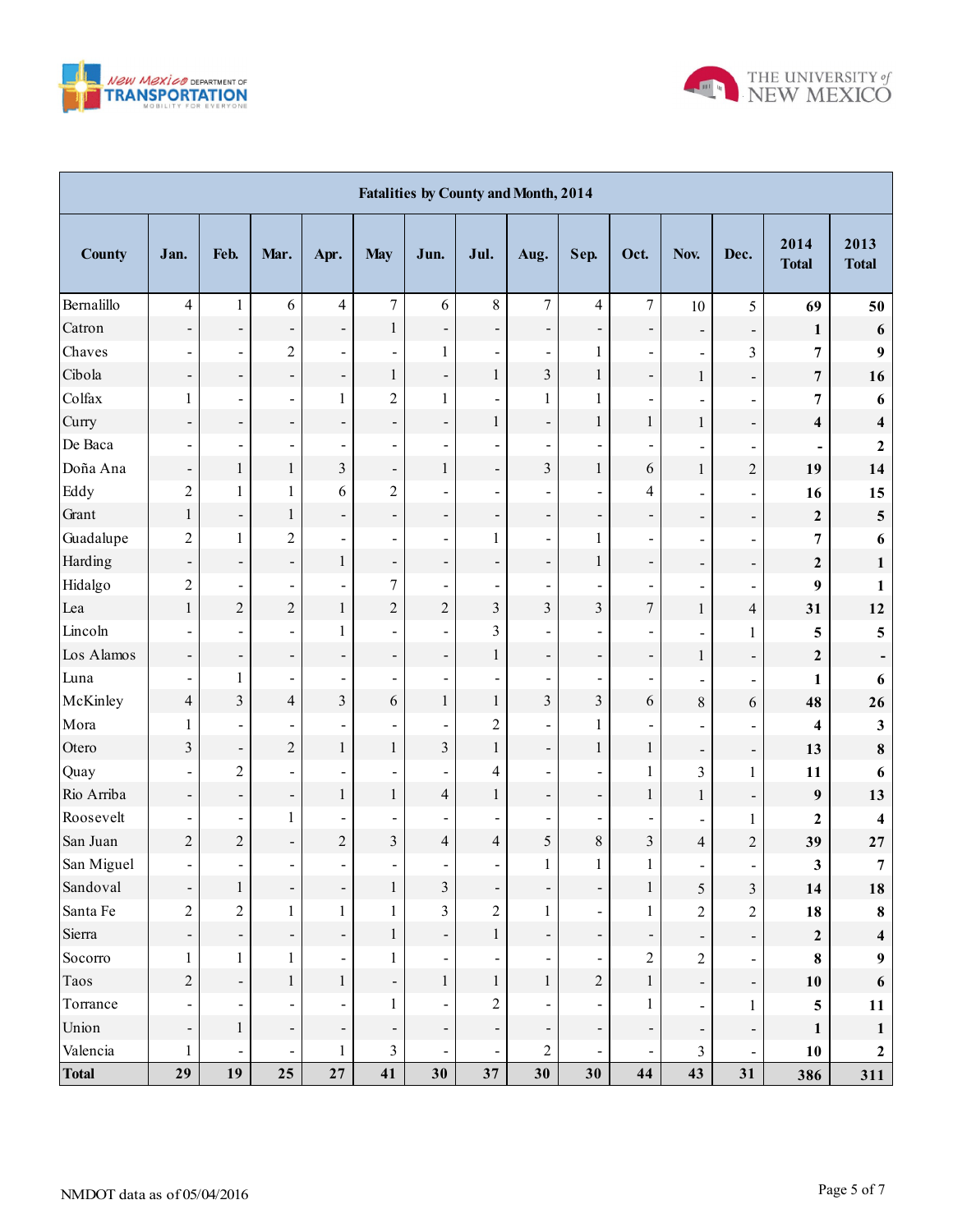



| Fatalities by County Relating to Alcohol, Belt Use, and Under 21 BAC, 2014 |                                             |                      |                            |                      |                                   |                                   |                  |  |  |  |  |  |
|----------------------------------------------------------------------------|---------------------------------------------|----------------------|----------------------------|----------------------|-----------------------------------|-----------------------------------|------------------|--|--|--|--|--|
| <b>County</b>                                                              | Alcohol-involved<br>Fatalities <sup>1</sup> |                      | <b>Unbelted Fatalities</b> |                      | Under 21 (15-20)<br>with a $BAC2$ | <b>Total</b><br><b>Fatalities</b> |                  |  |  |  |  |  |
|                                                                            | <b>Count</b>                                | Percent <sup>3</sup> | <b>Count</b>               | Percent <sup>3</sup> | <b>Count</b>                      | Percent <sup>3</sup>              |                  |  |  |  |  |  |
| Bernalillo                                                                 | 35                                          | 50.7%                | 18                         | 26.1%                | 4                                 | 5.8%                              | 69               |  |  |  |  |  |
| Catron                                                                     | 1                                           | 100.0%               | $\mathbf{1}$               | $100.0\%$            | $\qquad \qquad \blacksquare$      | $0.0\%$                           | $\mathbf{1}$     |  |  |  |  |  |
| Chaves                                                                     | $\overline{4}$                              | 57.1%                | 5                          | 71.4%                | $\overline{\phantom{a}}$          | $0.0\%$                           | 7                |  |  |  |  |  |
| Cibola                                                                     | 1                                           | 14.3%                | $\mathbf{1}$               | 14.3%                | $\overline{\phantom{a}}$          | $0.0\%$                           | $\boldsymbol{7}$ |  |  |  |  |  |
| Colfax                                                                     | 3                                           | 42.9%                | 5                          | 71.4%                | $\overline{\phantom{a}}$          | $0.0\%$                           | 7                |  |  |  |  |  |
| Curry                                                                      | 1                                           | 25.0%                | $\overline{2}$             | $50.0\%$             | $\overline{\phantom{a}}$          | $0.0\%$                           | $\overline{4}$   |  |  |  |  |  |
| De Baca                                                                    | $\overline{\phantom{0}}$                    |                      |                            |                      | $\overline{\phantom{a}}$          |                                   |                  |  |  |  |  |  |
| Doña Ana                                                                   | 11                                          | 57.9%                | 8                          | 42.1%                | 1                                 | 5.3%                              | 19               |  |  |  |  |  |
| Eddy                                                                       | $\overline{2}$                              | 12.5%                | 7                          | 43.8%                | $\overline{\phantom{a}}$          | $0.0\%$                           | 16               |  |  |  |  |  |
| Grant                                                                      |                                             | $0.0\%$              | $\overline{2}$             | 100.0%               | $\overline{\phantom{a}}$          | $0.0\%$                           | $\overline{2}$   |  |  |  |  |  |
| Guadalupe                                                                  | 1                                           | 14.3%                | $\overline{c}$             | 28.6%                | $\overline{\phantom{a}}$          | $0.0\%$                           | 7                |  |  |  |  |  |
| Harding                                                                    |                                             | $0.0\%$              |                            | $0.0\%$              | $\overline{\phantom{a}}$          | $0.0\%$                           | $\overline{2}$   |  |  |  |  |  |
| Hidalgo                                                                    |                                             | $0.0\%$              | 7                          | 77.8%                | $\overline{\phantom{a}}$          | $0.0\%$                           | 9                |  |  |  |  |  |
| Lea                                                                        | 9                                           | 29.0%                | $\tau$                     | 22.6%                | $\overline{\phantom{a}}$          | $0.0\%$                           | 31               |  |  |  |  |  |
| Lincoln                                                                    | 3                                           | $60.0\%$             | $\overline{c}$             | 40.0%                | $\overline{\phantom{a}}$          | $0.0\%$                           | 5                |  |  |  |  |  |
| Los Alamos                                                                 |                                             | $0.0\%$              |                            | $0.0\%$              | $\overline{\phantom{a}}$          | $0.0\%$                           | $\overline{2}$   |  |  |  |  |  |
| Luna                                                                       |                                             | $0.0\%$              |                            | $0.0\%$              | $\overline{\phantom{a}}$          | $0.0\%$                           | 1                |  |  |  |  |  |
| McKinley                                                                   | 30                                          | 62.5%                | 24                         | 50.0%                | $\overline{c}$                    | 4.2%                              | 48               |  |  |  |  |  |
| Mora                                                                       | $\overline{c}$                              | 50.0%                | 3                          | 75.0%                | $\overline{2}$                    | 50.0%                             | 4                |  |  |  |  |  |
| Otero                                                                      | 9                                           | 69.2%                | $\overline{4}$             | 30.8%                | $\overline{2}$                    | 15.4%                             | 13               |  |  |  |  |  |
| Quay                                                                       | 2                                           | 18.2%                | $\overline{4}$             | 36.4%                | 1                                 | 9.1%                              | 11               |  |  |  |  |  |
| Rio Arriba                                                                 | $\overline{4}$                              | 44.4%                | 6                          | 66.7%                | $\overline{\phantom{a}}$          | $0.0\%$                           | 9                |  |  |  |  |  |
| Roosevelt                                                                  | 1                                           | 50.0%                | 2                          | 100.0%               | $\overline{\phantom{a}}$          | $0.0\%$                           | 2                |  |  |  |  |  |
| San Juan                                                                   | 18                                          | 46.2%                | 12                         | 30.8%                | $\overline{c}$                    | 5.1%                              | 39               |  |  |  |  |  |
| San Miguel                                                                 | 2                                           | 66.7%                | 3                          | $100.0\%$            | $\qquad \qquad \blacksquare$      | $0.0\%$                           | 3                |  |  |  |  |  |
| Sandoval                                                                   | $\overline{4}$                              | 28.6%                | 6                          | 42.9%                | $\qquad \qquad \blacksquare$      | $0.0\%$                           | 14               |  |  |  |  |  |
| Santa Fe                                                                   | 7                                           | 38.9%                | $\overline{\mathbf{4}}$    | 22.2%                | $\blacksquare$                    | $0.0\%$                           | 18               |  |  |  |  |  |
| Sierra                                                                     | $\overline{c}$                              | $100.0\%$            | 1                          | $50.0\%$             | $\qquad \qquad \blacksquare$      | $0.0\%$                           | $\overline{2}$   |  |  |  |  |  |
| Socorro                                                                    | 1                                           | 12.5%                | 5                          | 62.5%                | $\blacksquare$                    | $0.0\%$                           | 8                |  |  |  |  |  |
| Taos                                                                       | 6                                           | $60.0\%$             | $\overline{\mathbf{4}}$    | 40.0%                | $\mathbf{1}$                      | $10.0\%$                          | 10               |  |  |  |  |  |
| Torrance                                                                   | $\mathfrak{Z}$                              | $60.0\%$             | 1                          | 20.0%                | $\qquad \qquad \blacksquare$      | $0.0\%$                           | 5                |  |  |  |  |  |
| Union                                                                      | $\mathbf{1}$                                | 100.0%               | $\mathbf{1}$               | 100.0%               | $\qquad \qquad \blacksquare$      | $0.0\%$                           | 1                |  |  |  |  |  |
| Valencia                                                                   | 7                                           | 70.0%                | $\overline{\mathbf{4}}$    | 40.0%                | $\qquad \qquad \blacksquare$      | $0.0\%$                           | 10               |  |  |  |  |  |
| <b>Total</b>                                                               | 170                                         | 44.0%                | 151                        | 39.1%                | 15                                | 3.9%                              | 386              |  |  |  |  |  |

<sup>1</sup> All fatalities in alcohol-involved crashes.

 $2^2$  Fatalities under 21 with a reported BAC (Blood Alcohol Content) above zero.

<sup>3</sup> Percentage based on total fatalities in the county.